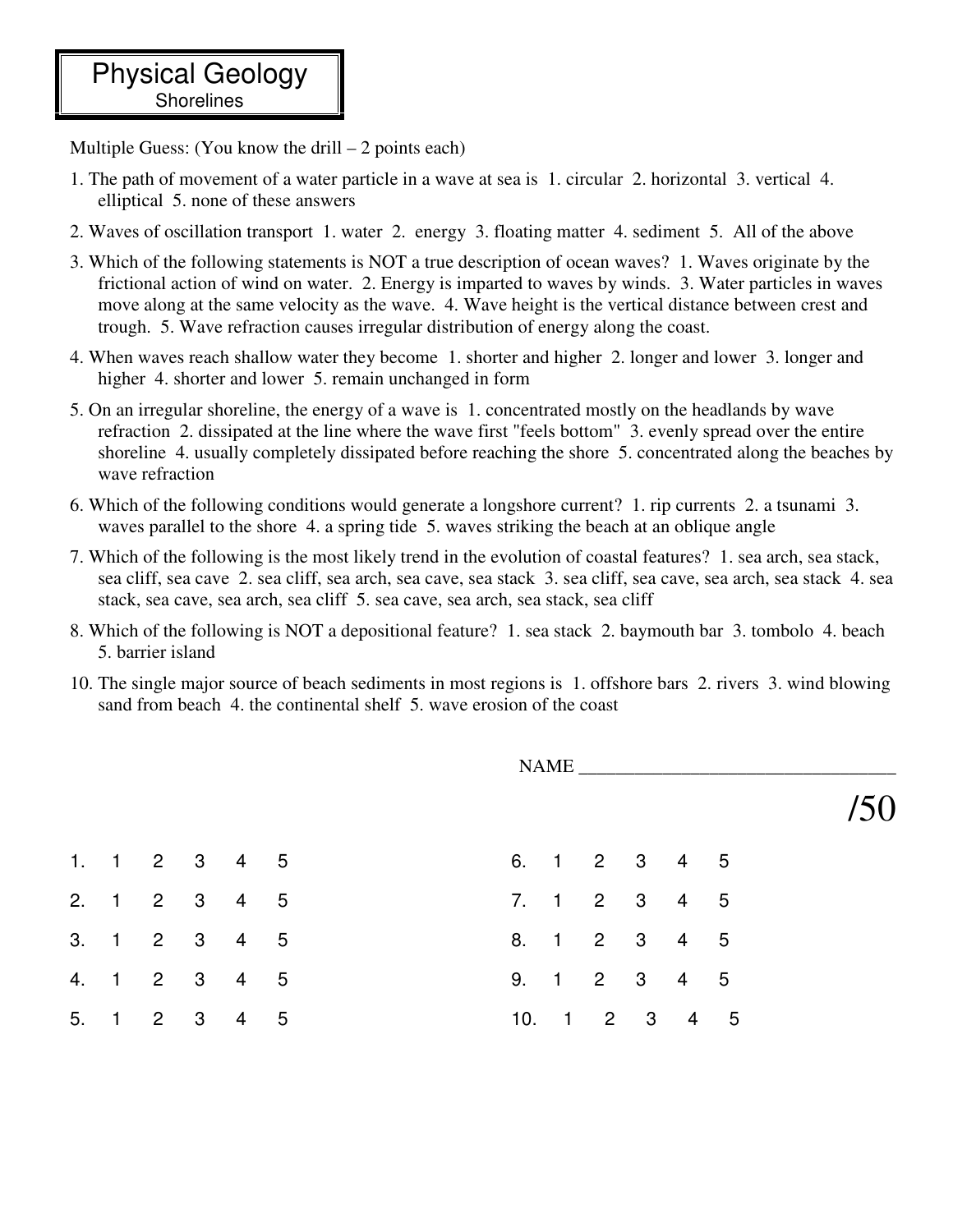Base your answers to the following questions on the photos below (and available on the web). Write / draw your answers on the pictures, or in the spaces provided next to the questions.



- 11 13 Coastal Connecticut
- 11. On the map, draw with lines with arrows the path an individual grain of beach sand would follow between points A and B. (2)
- 12. What geologic process dominates the beach at point C? \_\_\_\_\_\_\_\_\_\_\_\_\_\_\_\_\_\_\_\_\_\_(2) EXPLAIN (you may illustrate your answer on the photo, too)(2)

\_\_\_\_\_\_\_\_\_\_\_\_\_\_\_\_\_\_\_\_\_\_\_\_\_\_\_\_\_\_\_\_\_\_\_\_\_\_\_\_\_\_\_\_\_\_\_\_\_\_\_\_\_\_\_\_\_\_\_\_\_\_\_\_\_\_\_\_\_\_\_\_\_\_\_\_\_\_\_\_\_\_\_\_\_

\_\_\_\_\_\_\_\_\_\_\_\_\_\_\_\_\_\_\_\_\_\_\_\_\_\_\_\_\_\_\_\_\_\_\_\_\_\_\_\_\_\_\_\_\_\_\_\_\_\_\_\_\_\_\_\_\_\_\_\_\_\_\_\_\_\_\_\_\_\_\_\_\_\_\_\_\_\_\_\_\_\_\_\_\_

\_\_\_\_\_\_\_\_\_\_\_\_\_\_\_\_\_\_\_\_\_\_\_\_\_\_\_\_\_\_\_\_\_\_\_\_\_\_\_\_\_\_\_\_\_\_\_\_\_\_\_\_\_\_\_\_\_\_\_\_\_\_\_\_\_\_\_\_\_\_\_\_\_\_\_\_\_\_\_\_\_\_\_\_\_

 $\overline{\phantom{a}}$  ,  $\overline{\phantom{a}}$  ,  $\overline{\phantom{a}}$  ,  $\overline{\phantom{a}}$  ,  $\overline{\phantom{a}}$  ,  $\overline{\phantom{a}}$  ,  $\overline{\phantom{a}}$  ,  $\overline{\phantom{a}}$  ,  $\overline{\phantom{a}}$  ,  $\overline{\phantom{a}}$  ,  $\overline{\phantom{a}}$  ,  $\overline{\phantom{a}}$  ,  $\overline{\phantom{a}}$  ,  $\overline{\phantom{a}}$  ,  $\overline{\phantom{a}}$  ,  $\overline{\phantom{a}}$ 

13. What is the fate of the headland at D, and why do you think that? (you may illustrate your answer on the photo, too $(2)$  and  $(2)$ 

 $\overline{\phantom{a}}$  ,  $\overline{\phantom{a}}$  ,  $\overline{\phantom{a}}$  ,  $\overline{\phantom{a}}$  ,  $\overline{\phantom{a}}$  ,  $\overline{\phantom{a}}$  ,  $\overline{\phantom{a}}$  ,  $\overline{\phantom{a}}$  ,  $\overline{\phantom{a}}$  ,  $\overline{\phantom{a}}$  ,  $\overline{\phantom{a}}$  ,  $\overline{\phantom{a}}$  ,  $\overline{\phantom{a}}$  ,  $\overline{\phantom{a}}$  ,  $\overline{\phantom{a}}$  ,  $\overline{\phantom{a}}$ 

\_\_\_\_\_\_\_\_\_\_\_\_\_\_\_\_\_\_\_\_\_\_\_\_\_\_\_\_\_\_\_\_\_\_\_\_\_\_\_\_\_\_\_\_\_\_\_\_\_\_\_\_\_\_\_\_\_\_\_\_\_\_\_\_\_\_\_\_\_\_\_\_\_\_\_\_\_\_\_\_\_\_\_\_\_

\_\_\_\_\_\_\_\_\_\_\_\_\_\_\_\_\_\_\_\_\_\_\_\_\_\_\_\_\_\_\_\_\_\_\_\_\_\_\_\_\_\_\_\_\_\_\_\_\_\_\_\_\_\_\_\_\_\_\_\_\_\_\_\_\_\_\_\_\_\_\_\_\_\_\_\_\_\_\_\_\_\_\_\_\_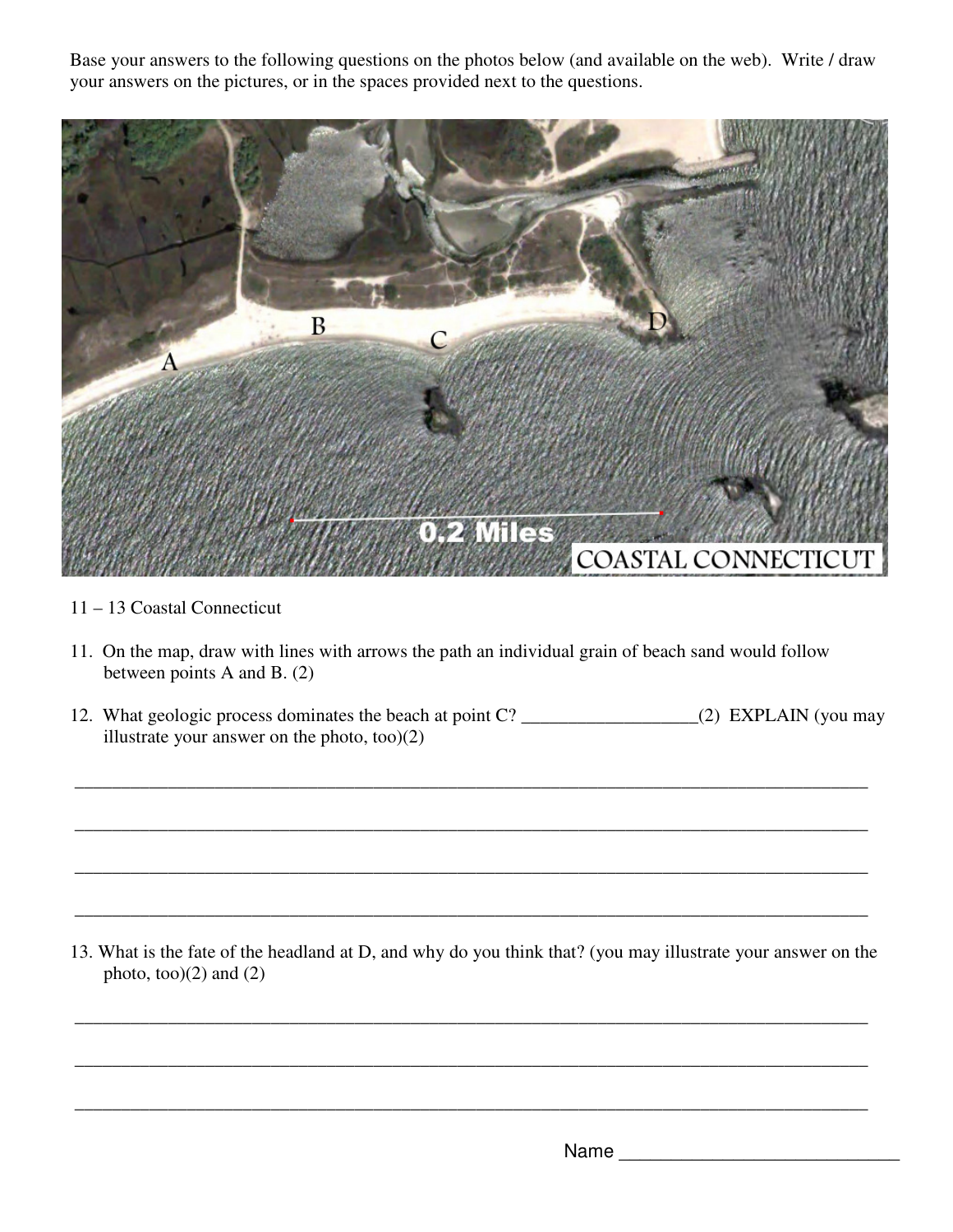

- 14 17 Popham Beach, Maine
- 14. What term describes the landform at A?  $\qquad$  (2)
- 15. On the map, draw 3 arrows near point C and 3 arrows near B indicating the direction the wave fronts at each location are moving. (4)

\_\_\_\_\_\_\_\_\_\_\_\_\_\_\_\_\_\_\_\_\_\_\_\_\_\_\_\_\_\_\_\_\_\_\_\_\_\_\_\_\_\_\_\_\_\_\_\_\_\_\_\_\_\_\_\_\_\_\_\_\_\_\_\_\_\_\_\_\_\_\_\_\_\_\_\_\_\_\_\_\_\_\_\_\_

\_\_\_\_\_\_\_\_\_\_\_\_\_\_\_\_\_\_\_\_\_\_\_\_\_\_\_\_\_\_\_\_\_\_\_\_\_\_\_\_\_\_\_\_\_\_\_\_\_\_\_\_\_\_\_\_\_\_\_\_\_\_\_\_\_\_\_\_\_\_\_\_\_\_\_\_\_\_\_\_\_\_\_\_\_

- 16. What is the term that best describes the coastal landform that is forming at D? (2) \_\_\_\_\_\_\_\_\_\_\_\_\_\_\_\_\_
- 17. Why is the landform at D forming? (2) \_\_\_\_\_\_\_\_\_\_\_\_\_\_\_\_\_\_\_\_\_\_\_\_\_\_\_\_\_\_\_\_\_\_\_\_\_\_\_\_\_\_\_\_\_\_\_\_\_\_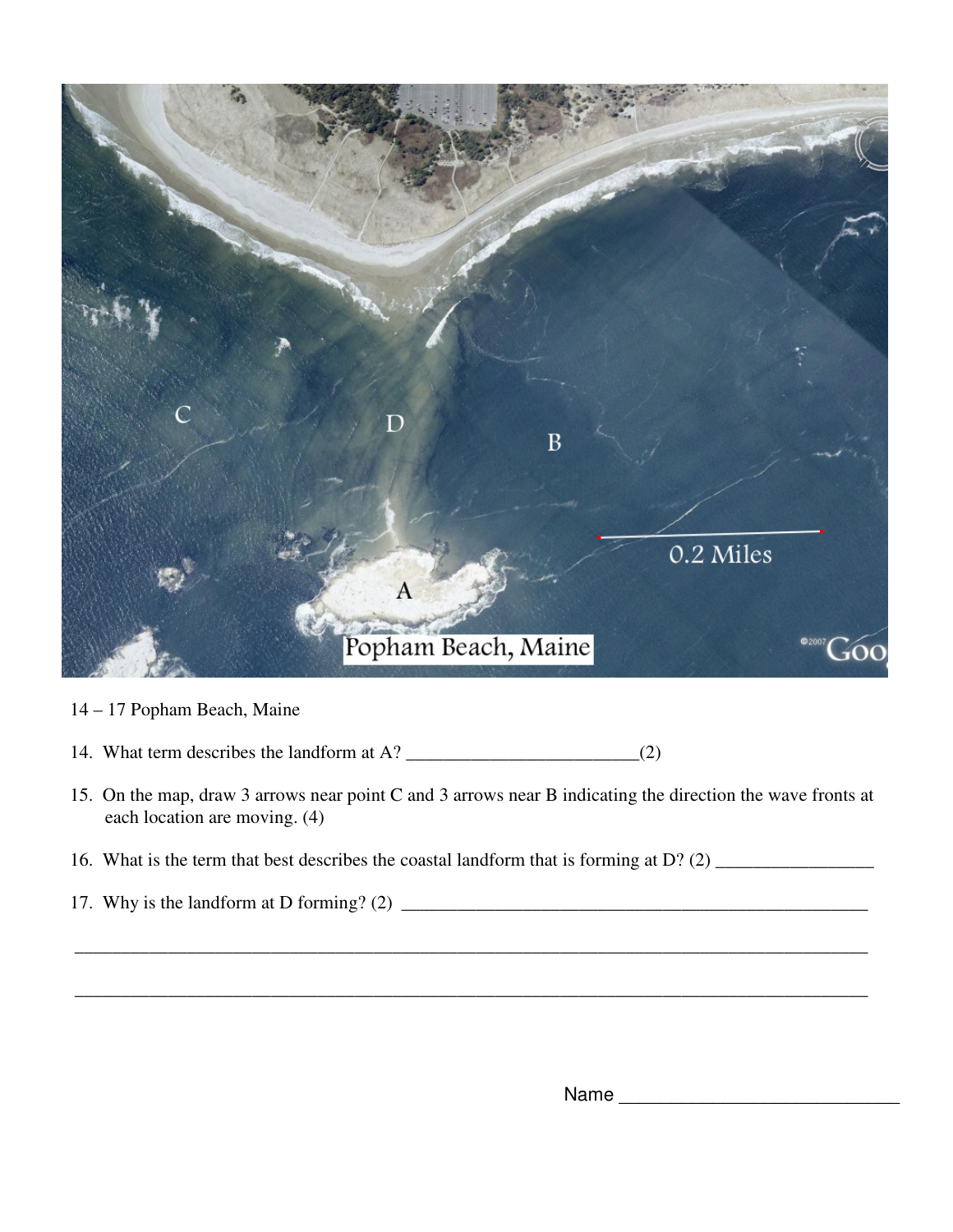

- 18 19 The Jersey Shore
- 18. Draw an arrow on the beach near A indicating the general direction of beach drift in this area (2)

\_\_\_\_\_\_\_\_\_\_\_\_\_\_\_\_\_\_\_\_\_\_\_\_\_\_\_\_\_\_\_\_\_\_

19. What is the term that best describes the coastal landform pictured here? (2)

Name \_\_\_\_\_\_\_\_\_\_\_\_\_\_\_\_\_\_\_\_\_\_\_\_\_\_\_